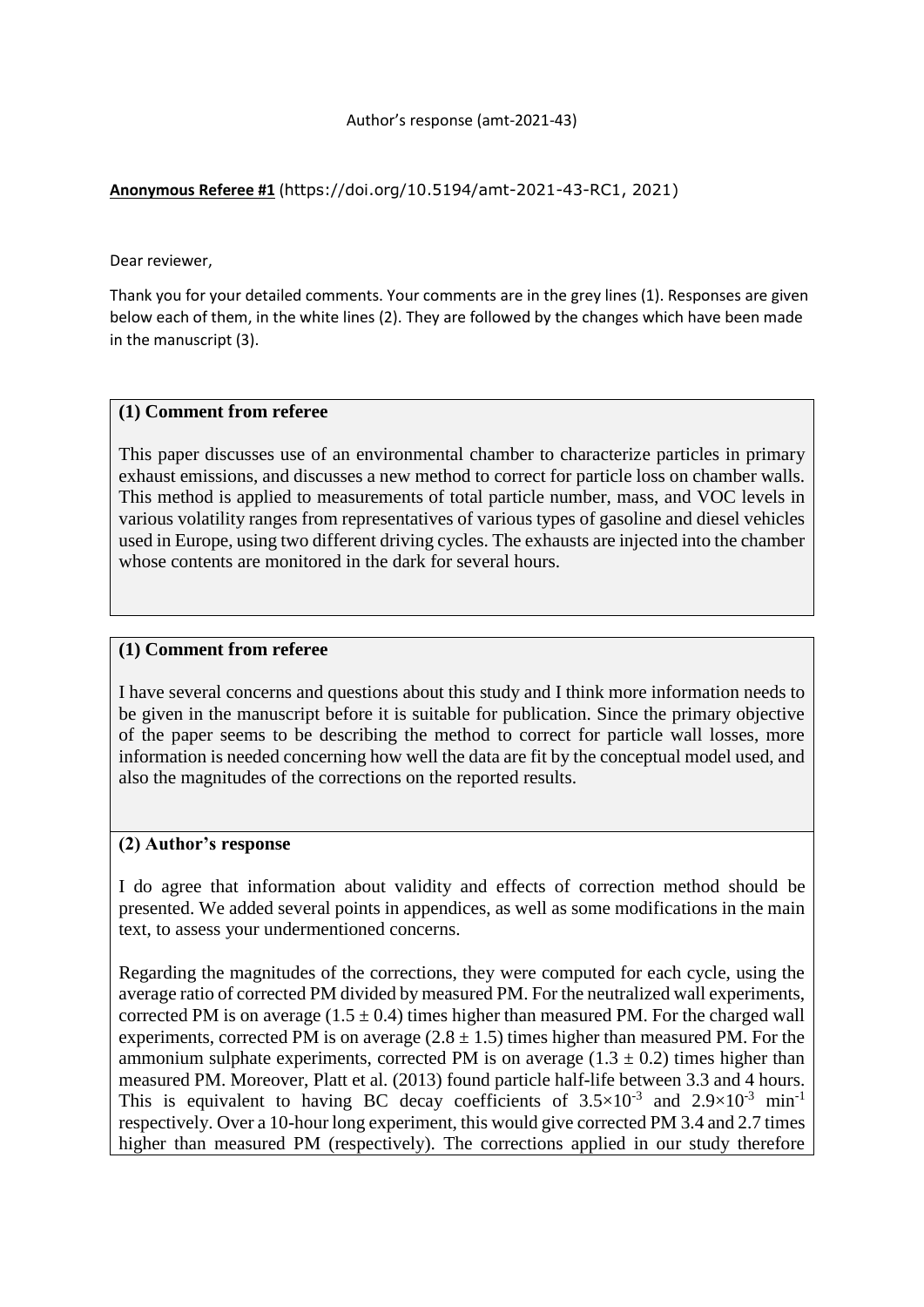appear to be in a reasonable range. Some discussion was added in the text to address your comment.

| (3) Changes in the manuscript                                          |                      |
|------------------------------------------------------------------------|----------------------|
| The discussion on the correction magnitude has been added in the   P17 | L <sub>475-483</sub> |
| text.                                                                  |                      |

### **(1) Comment from referee**

The method used to estimate particle loss rates is based on several assumptions that are not validated by the data that they present, or are not applicable to all experiments. It is assumed that the BC loss rate can be fit by a unimolecular decay, but it is stated that there are some experiments where the BC data are not fit by this model. This is attributed to the walls being charged in some experiments, which is a reasonable explanation. No data are shown concerning how well or poorly the BC decay are fit by a unimolecular loss curve for representative experiments, nor is there any discussion of the implications of the nonunimolecular decay in some experiments on the validity or possible biases of the corrections.

# **(2) Author's response**

Regarding the lack of information on the PM correction using BC, two graphs were added in Appendix D, showing 2 evolutions of BC. The first one is well represented by a  $1<sup>st</sup>$  order exponential decay. It shows that the fit is in very good agreement with measurement data. The second one is not well fitted by a  $1<sup>st</sup>$  order exponential decay. The exponential decay clearly doesn't match the measured values, and induces for instance a 46 % error on the initial concentration. However, the simulation using a  $2<sup>nd</sup>$  order decay is in very good agreement with measurements. Those graphs show the importance of using in some cases a  $2<sup>nd</sup>$  order decay. The use of a  $2<sup>nd</sup>$  order decay has no effect on the  $1<sup>st</sup>$  step of the correction. In both cases,  $[PM]_{measured}$  is multiplied by  $[BC]_{t0}/[BC]_t$ . The only difference is that this term can be written as  $exp(k_{BC} \times t)$  (in Eq. (2)) when the BC evolution is well fitted by a 1<sup>st</sup> order exponential. It can however induce some bias during steps 2 and 3 (as described below).

| (3) Changes in the manuscript                                      |                |               |
|--------------------------------------------------------------------|----------------|---------------|
| The discussion has been added in the text.                         | P <sub>9</sub> | L275-277      |
| Appendix D has been added to discuss how well exponential   P40-41 |                | $ L1132-1141$ |
| decays fit the BC evolutions.                                      |                |               |

# **(1) Comment from referee**

The size correction (steps 2 and 3) are based on the assumption that the size distributions of the BC particles are the same as the other PM from the exhaust, but no information or argument is presented to support this assumption. One might think that BC is physically different from condensed low-volatility organics that form most of the other PM so it is not unreasonable to expect that their size distributions might be quite different. Finally, no figures or data are presented to show how well the "step 3" optimization worked for various types of experiments.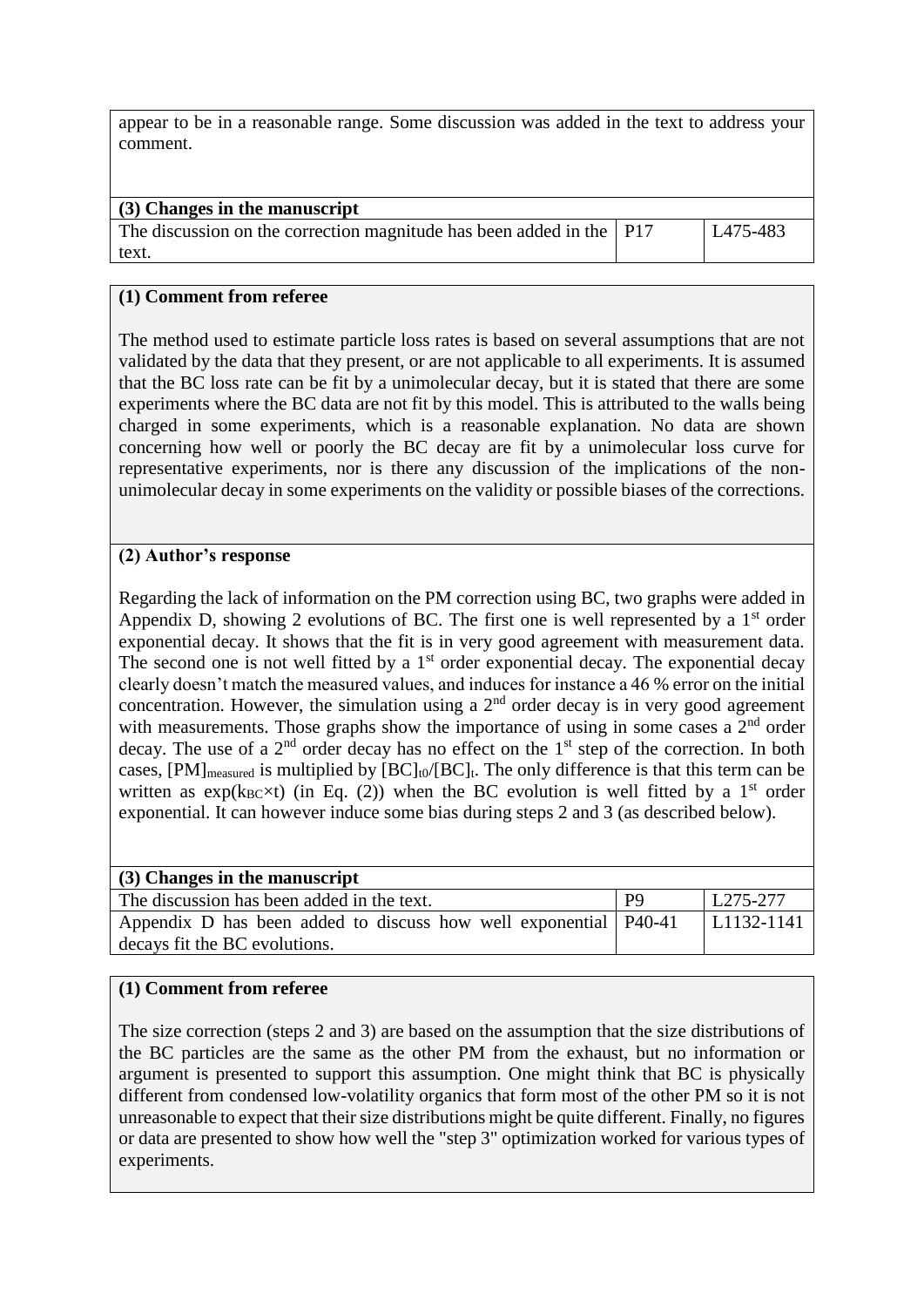# **(2) Author's response**

Regarding the assumption that the size distribution of the BC particles is the same as those of the other PM, we relied on several studies which also assume that aerosols are internally mixed. Even though this assumption can induce uncertainties when the loss rates are sizedependent (Wang et al., 2018), it is used in many chamber studies (Grieshop et al., 2009; Hennigan et al., 2011). Moreover, it was used in a chamber study focusing on particles from vehicle exhausts (Platt et al., 2013). We therefore considered this assumption to be reliable enough to be used in the new correction method. Some discussion about this point was added in the updated manuscript.

| $(3)$ Changes in the manuscript                                      |                      |
|----------------------------------------------------------------------|----------------------|
| The internal mixing assumption discussion has been added in the   P9 | L <sub>269-272</sub> |
| text.                                                                |                      |

### **(1) Comment from referee**

How close could they get the step 1 and step 2 corrected PM to agree?

### **(2) Author's response**

To verify how well PM corrections from steps 1 and 2 agree, the relative difference between both corrections was computed. For cycles with BC correctly fitted by a 1<sup>st</sup> order decay, both PM corrections agree with an average of  $(97.2 \pm 2.5)$ %. For cycles with BC correctly fitted by a 2<sup>nd</sup> order decay, both PM corrections agree with an average of (94.7  $\pm$  2.6) %. This shows that for the cycles with a  $2<sup>nd</sup>$  order decay, the bias induced during step 3 in slightly higher than that of cycles with a 1<sup>st</sup> order decay. However, in both cases, the associated error remains acceptable (5.3 % and 2.8 % for 2nd order and 1st order respectively). The calculation equation was added in Appendix E, and some results were added in the main text

| (3) Changes in the manuscript                                        |                  |                  |
|----------------------------------------------------------------------|------------------|------------------|
| The discussion has been added in the text.                           | $\overline{P}15$ | $L413-418$       |
| Appendix E has been added to discuss corrections between steps   P41 |                  | $  L1142 - 1144$ |
| 1 and 2.                                                             |                  |                  |

# **(1) Comment from referee**

In Section 3.1.3 they state that the magnitudes of the optimized values of the eddy diffusion coefficient, k(e), they obtained for their experiments ranged over 4 orders of magnitude from  $\sim$ 10^-3 to  $\sim$ 30 sec-1 for the different experiments. This wide variability in diffusion and mixing in experiments in the same chamber and comparable operating procedures gives me concerns about the credibility and validity of the correction method. Shouldn't the experiment with the anomalously low  $k(3)$  value of 10^-3 sec-1 have been rejected?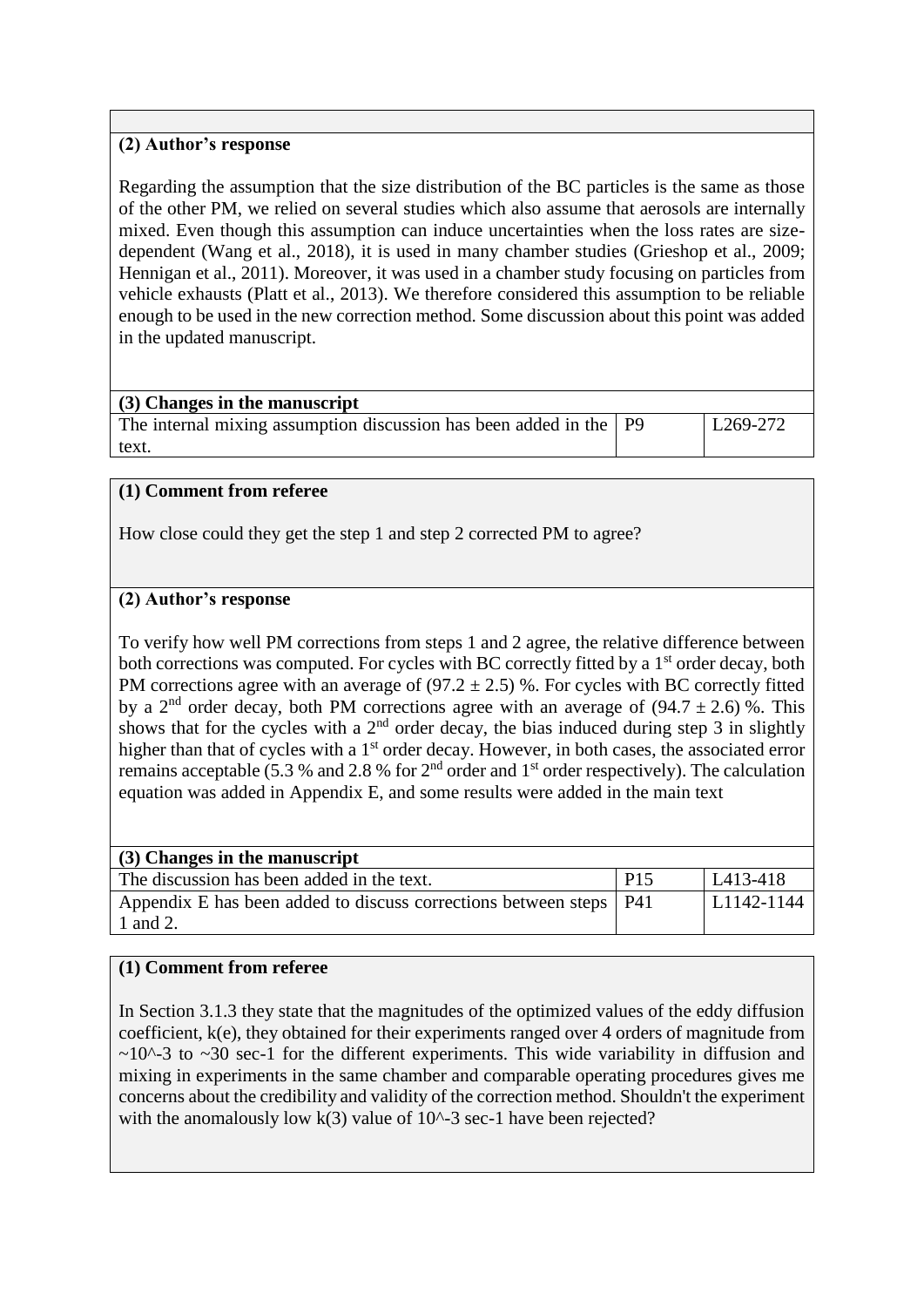# **(2) Author's response**

Over all the chamber experiments, we obtained  $k_e$  values ranging over 4 orders of magnitude. Among those experiments, there were the ones using ammonium sulphate particles instead of exhaust particles. These are the experiments for which  $k_e$  were of the order of  $10^{-3}$  to  $10^{-2}$  sec<sup>-1</sup>. We agree with the reviewer that these values are particularly low. This could be attributed to the nature of the particles. These ammonium sulphate experiments have be done to be compared with the results found in literature (Nah et al., 2017). Moreover, the values of the order of magnitude  $10<sup>1</sup>$  sec<sup>-1</sup> were all found for experiments associated to highly electrostatically charged walls (e.g. with high wall losses). We therefore considered that is was reasonable to obtain extreme values of  $k<sub>e</sub>$  for those experiments. Over all, without considering those specific conditions (ammonium sulphate and highly charged wall experiments), the values of  $k_e$  range over 2 orders of magnitude. In the simulations of particle wall deposition made by Charan et al.  $(2018)$ , the values of  $k<sub>e</sub>$  which were used in the model also range over 2 orders of magnitude (from  $0.015$  to  $8.06$  sec<sup>-1</sup>). The values we found in standard conditions are in a similar range (from  $0.04$  to  $3.23$  sec<sup>-1</sup>). Some discussion was added in the text.

| (3) Changes in the manuscript                                              |          |
|----------------------------------------------------------------------------|----------|
| The discussion on the orders of magnitude of $k_e$ has been added in   P15 | L435-443 |
| the text.                                                                  |          |

### **(1) Comment from referee**

It is stated that about a third of the experiments cannot be fitted by exponential decays, and this is attributed to electrostatic charge on the walls. But is it appropriate to use Equation (3) to predict how wall loss rates depend on size under electrostatic charge conditions? I would think the loss rates would be less size dependent if it were dominated by electrostatic forces, and that maybe only using Step 1 would be more appropriate.

# **(2) Author's response**

Thank you for this comment which rises a very interesting question. It seems reasonable to assume that under charged wall conditions, the electrostatic forces should dominate the other forces making the wall deposition size-independent. However, since larger particles have higher kinetic energy, they shouldn't deviate from their path to deposit onto the electrostatically charged walls as easily as smaller particles. This interpretation correlates with a mathematical analysis of the problem. Indeed, high electrostatic charges induce greater turbulence near the walls. This results in much higher difference between deposition coefficients of small and large particles, as shown in Figure 3. Therefore, it appears that under charged conditions, it is particularly important to use the size-dependent deposition coefficient of Eq. (3). This is confirmed by Nah et al. (2017), who explains that particle wall loss rates are enhanced if the chamber walls are charged.

| (3) Changes in the manuscript          |                 |                   |
|----------------------------------------|-----------------|-------------------|
| A sentence has been added in the text. | P <sub>15</sub> | $\vert$ I 412-413 |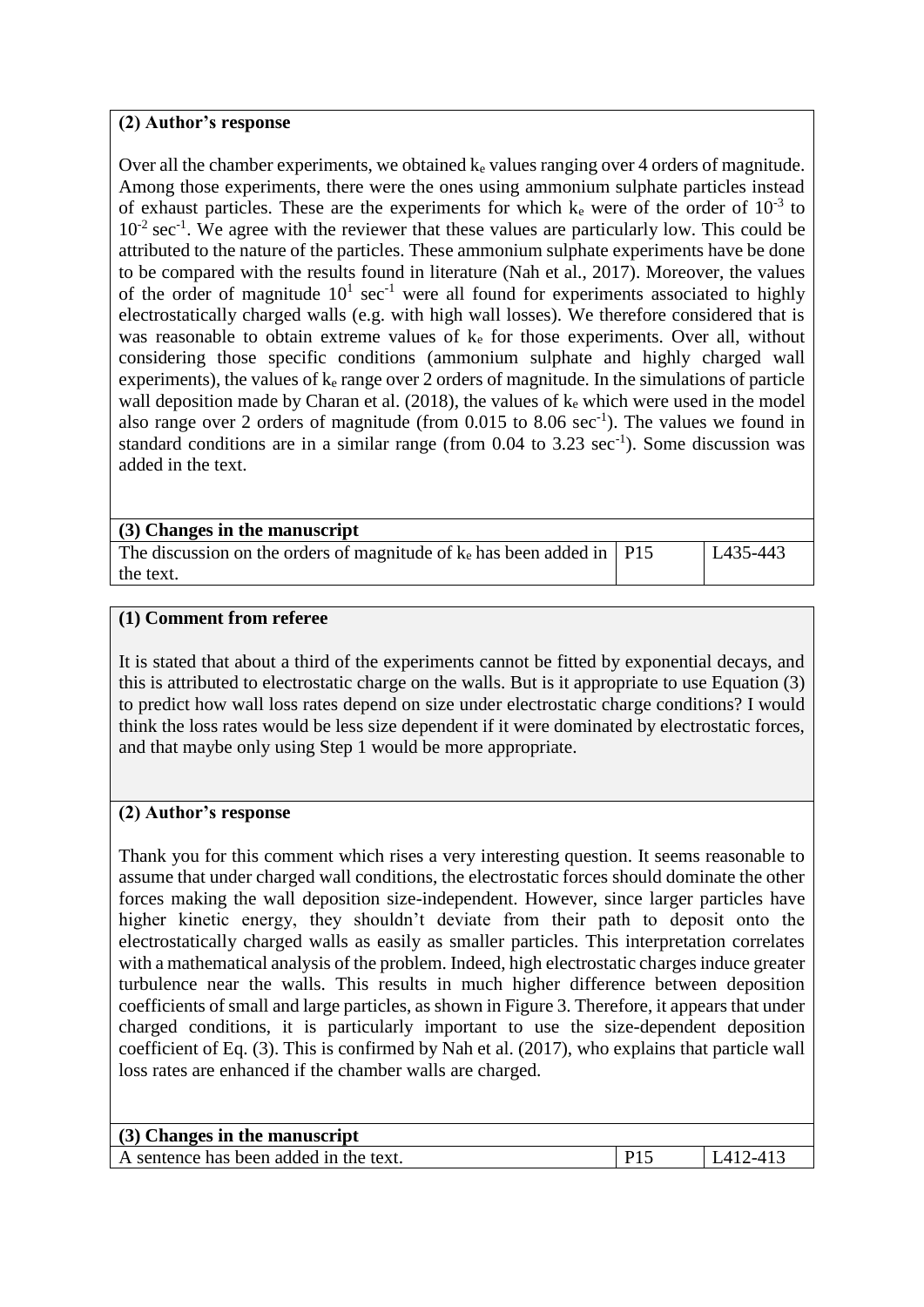Are data from runs with "charged walls" excluded from the averages on Figure 6? If so, this should be clearly stated. If not, different symbols or bars should be used for data obtained from such experiments, or data should be presented that there are statistically the same.

# **(2) Author's response**

Thank you for underlying this aspect, as it is true that when the walls are charged, particles start depositing on them during the injection phase. It can therefore have an impact on initial particle mass, and thus on the emission factors computed using initial concentrations. The charged walls affected all cycles of the vehicle D4, as well as the MW cycle of the vehicle D2. None of the box plots of Figure 6 was covering experiments with both neutral and charged walls conditions. Therefore, the box plots representing charged walls experiments were clearly specified on Figure 6, and the legend was adapted. Moreover, comparison with particle number emission factors from Louis et al. (2016) with similar Euro 5 diesel vehicles show very similar results, thus indicating that potential wall effects are negligible. Some discussion was added in the main text to clarify this aspect.

| (3) Changes in the manuscript                                              |                       |
|----------------------------------------------------------------------------|-----------------------|
| A discussion about potential effects of wall charge on particle   P19      | L <sub>5</sub> 16-522 |
| emission factors has been added in the text.                               |                       |
| Figure 6 has been modified to clearly show which cycles are $\vert$ P20-21 | L <sub>530</sub>      |
| concerned by highly charged walls.                                         |                       |
| The description of Figure 6 has been adapted to the modifications.   P21   | L539-541              |
|                                                                            |                       |

# **(1) Comment from referee**

While the loss of particles to the wall in an environmental chamber can significantly affect results of environmental chamber experiments where the objective is to study the evolution of particles over time in well-mixed air masses, it is less clear whether such elaborate corrections are needed when characterizing primary particle emissions from vehicles. Wouldn't just using the initial measurements after the chamber is well mixed, maybe with extrapolating back to time=0, be sufficient for characterizing primary emissions? Would it give similar results? There is no indication of the magnitude of the wall loss corrections in affecting the primary emissions results summarized in Figure 6.

# **(2) Author's response**

The characterization of primary particle emissions is performed right after the chamber is well mixed. At that moment, no corrections for dilution and wall losses have yet been applied to the concentrations. It is directly the measured concentrations which are taken for the estimation of the emission factors. As your comment indicates, this is not clearly described in the text. The manuscript was modified so that this aspect appears clearly.

# **(3) Changes in the manuscript**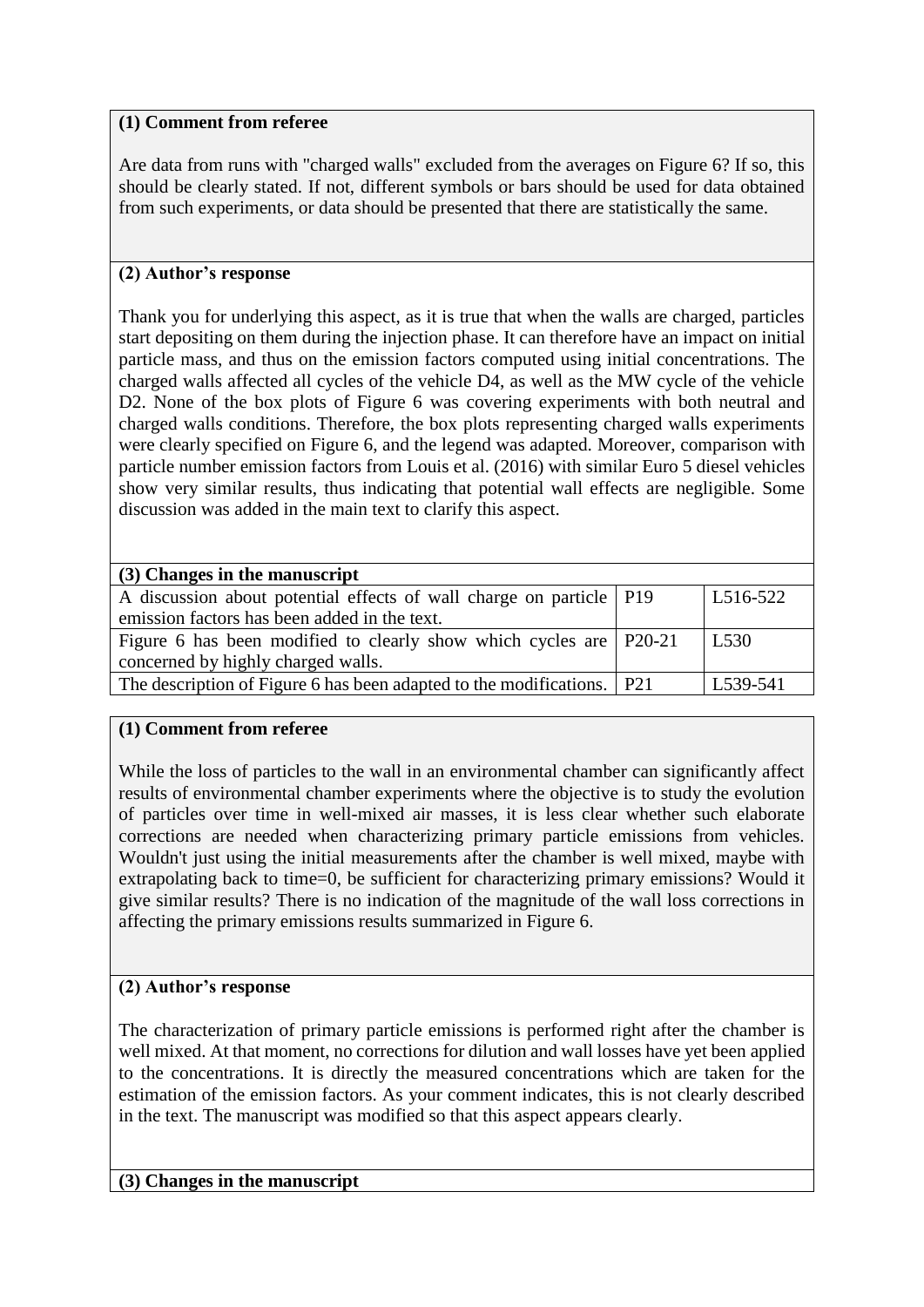The range of values for the loss rated due to dilution (alphas) should be presented so we can compare them in magnitude with the loss rates due to wall deposition (betas), and show that the dilution rates in all the runs are in the expected range. One way to do this would be to separate "whisker" plots for alpha as part of, or on conjunction with, Figure 4. Are the dilution rates similar in the NH4SO4 experiments, or are they a factor in the lower alpha+beta values shown for those experiments in Figure 4? Is particle loss to the walls important compared to dilution in the NH4SO4 experiments?

# **(2) Author's response**

The dilution rates are almost all similar (vary with a factor 3, between  $11.25\times10^{-4}$  and  $3.75\times10^{-4}$  min<sup>-1</sup>), and represent only 7 to 24 % of the total loss rate (alpha+beta) for exhaust experiments. For the ammonium sulphate experiments, they represent on average 45 % of the total loss rate. I agree that it is important to explain this in the manuscript, to emphasize the importance of the wall deposition process depending on the conditions. Figure 4 was changed in the updated manuscript to address your comment, and highlight the predominance of the wall losses over leakage by separating the box plots to show vales of alpha, beta, and alpha+beta separately.

Regarding your remarks on ammonium sulphate experiments, they do have similar dilution rates as exhaust experiments. However, since wall loss rates are smaller for those experiments, the share of dilution is higher than for exhaust experiments. It represents on average 45 % of the total losses. This was added in the updated manuscript.

| (3) Changes in the manuscript                                        |                     |                       |
|----------------------------------------------------------------------|---------------------|-----------------------|
| The dilution rates have been added in the text, in addition to total | P <sub>14</sub> -15 | L <sub>4</sub> 07-410 |
| loss coefficients.                                                   |                     |                       |
|                                                                      | P <sub>15</sub>     | L423-431              |
| Figure 4 has been modified to clearly show the dilution rates, wall  | P <sub>16</sub>     | L445-454              |
| loss coefficients, and total loss coefficients.                      |                     |                       |
| Description of Figure 4 has been adapted to the modified figure.     | P <sub>16</sub> -17 | L455-463              |
| The total loss coefficients have been more clearly mentioned.        | P <sub>17</sub>     | L471                  |
| The share of wall deposition in total losses has been added in the   | P33                 | L839-840              |
| conclusion.                                                          |                     |                       |

# **(1) Comment from referee**

Figure 5 shows that, except for two gasoline exhaust runs that are very different from all the others, the kPM values from the NH4SO4 experiments are quite a bit lower than the kBC values from the exhaust experiments, and also the slope of the k vs alpha+beta line is lower. Since BC is also chemically different from exhaust particles, couldn't it also have different wall loss rates or different effects of rates on size? Were any of the NH4SO4 experiments carried out with electrostatic charged walls?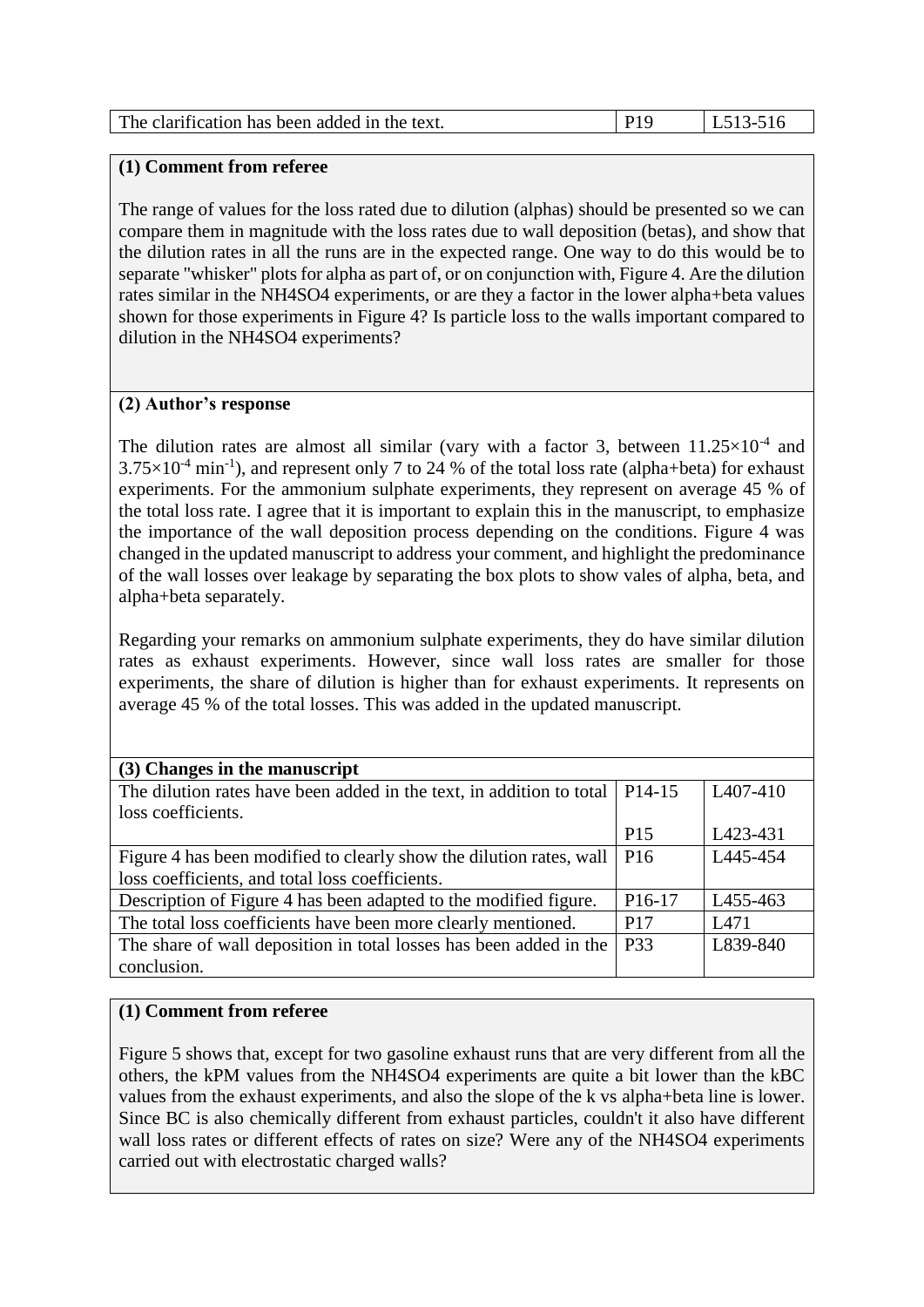# **(2) Author's response**

It is true that for ammonium sulphate particle the slope of  $k_{PM}$  vs alpha+beta is a little bit lower than the slope of the fit showed on Figure 5. However, when taking the ratios of  $k_{PM}/(alpha+beta)$  for ammonium sulphate, the average over the 5 experiments is 1.04. This indicates that the average difference is about 4 % between both coefficients for ammonium sulphate particle experiments. This is consistent with the general trend observed on Figure 5. However, as the graphic representation doesn't really represent this result, the main text was modified to clearly make it appear.

Regarding BC, it enters in the composition of exhaust particles as one of the main species (Kostenidou et al., 2021). Therefore, when particles deposit onto the walls, BC does too. The wall loss rates can be different if BC is not homogeneously distributed in all particle sizes. However, the particle internal mixing assumption has been made in many studies, considering BC to be a good tracer for exhaust particles (Grieshop et al., 2009; Hennigan et al., 2011; Platt et al., 2013).

Finally, the ammonium sulphate experiments were all carried out when the walls were assumed to be neutralized. The goal of these experiment was to be carried out without organic material, and in conditions as similar as possible to our standard experimental conditions (e.g. without high electrostatic charge on the wall). The parameter that was changed between each ammonium sulphate experiment was the initial concentration, as it can cover a wide range of values during exhaust particle experiments.

#### **(3) Changes in the manuscript**

The discussion on the correlation for ammonium sulphate particles has been added in the text.

P18 L498-500

#### **(1) Comment from referee**

The increase in particle mass with time during most of the experiments are explained by lowvolatility gases condensing onto existing particles. Equilibrium partitioning theory predicts that the equilibrium fraction in the particle phase increases with the total particle mass, and is not dependent on particle number. Likewise, the condensation rate would depend on particle surface area, which I think should correlate somewhat better with mass than number. Nevertheless, Figure 8b shows a plot of data related to particle mass increases against particle number, not particle mass or surface area. Is the correlation not as good if plots are against particle mass or surface area instead? If this is the case, it should be pointed out and attempts to explain this should be offered (though I can't think of any explanation if this indeed were the case.) If number, mass and area are highly correlated then the plots would look the same, but in that case plots against particle mass would be more appropriate since it corresponds more directly to the explanation you are giving and existing theories.

#### **(2) Author's response**

Thank you for this comment on the fact that plotting PM increase versus initial mass PM or initial surface PS would be more adequate than versus initial PN. We decided to plot the PM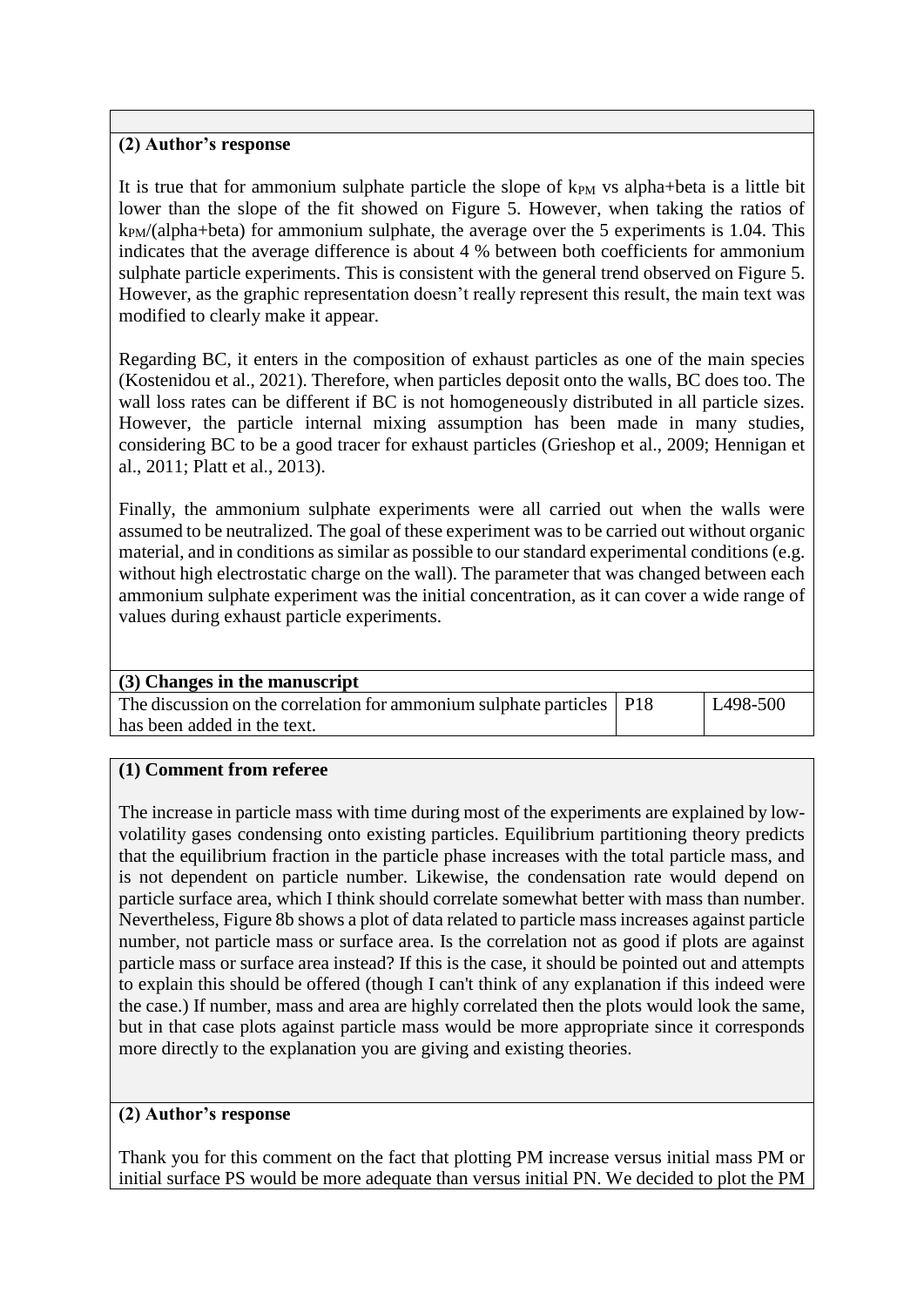increase against initial particle surface PS instead, since it makes more sense with regards to the theory (as explained in your comment). The general trend is similar to that obtained when plotted against initial PN. The best fit obtained here is logarithmic. It reflects the fact that PM increase is limited, and will at some point stop increasing even though initial PS increases. We interpreted it as the fact that above a certain threshold ( $\sim 10^4 \,\mathrm{\upmu m^2.cm^{-3}}$ ), PM increase is limited by certain factors. A limiting factor could be the concentration of available organic material. This result is interesting, and is in good agreement with other studies. Namely, Charan et al. (2020) found that above  $\sim 1800 \,\mu\text{m}^2.\text{cm}^{-3}$ , initial seed surface area becomes insignificant in terms of SOA yield, partly due to initial precursor concentrations. The different value of the threshold between this study and ours could be explained by the differences in chamber size, experimental conditions, particle nature, and composition of the gas phase. Figure 8b was changed to have initial particle surface PS on the x-axis, and this discussion was added in the main text and in the conclusion.

| (3) Changes in the manuscript                                                                 |                     |          |
|-----------------------------------------------------------------------------------------------|---------------------|----------|
| Figure 8 has been modified as suggested to plot PM increase                                   | P <sub>25</sub>     | L654-660 |
| versus initial particle surface instead of initial particle number.                           |                     |          |
| Interpretation of Figure 8 has been adapted to the modified figure.                           | P <sub>25</sub> -26 | L662-676 |
| Since Figure 8 shows PS in $\mu$ m <sup>2</sup> .cm <sup>-3</sup> , Figure 9 has been adapted | P <sub>27</sub> -28 | L680-693 |
| to use the same unit.                                                                         |                     |          |
| The correlation between PM increase and particle surface instead                              | P <sub>34</sub>     | L851-852 |
| of particle number has been modified in the conclusion.                                       |                     |          |
|                                                                                               |                     | L858-859 |

In conclusion, I think the paper needs to give more data and information about the validity and performance of the correction method, and the effects of these uncertainties on the corrections to the data that they present, before it is accepted for publication.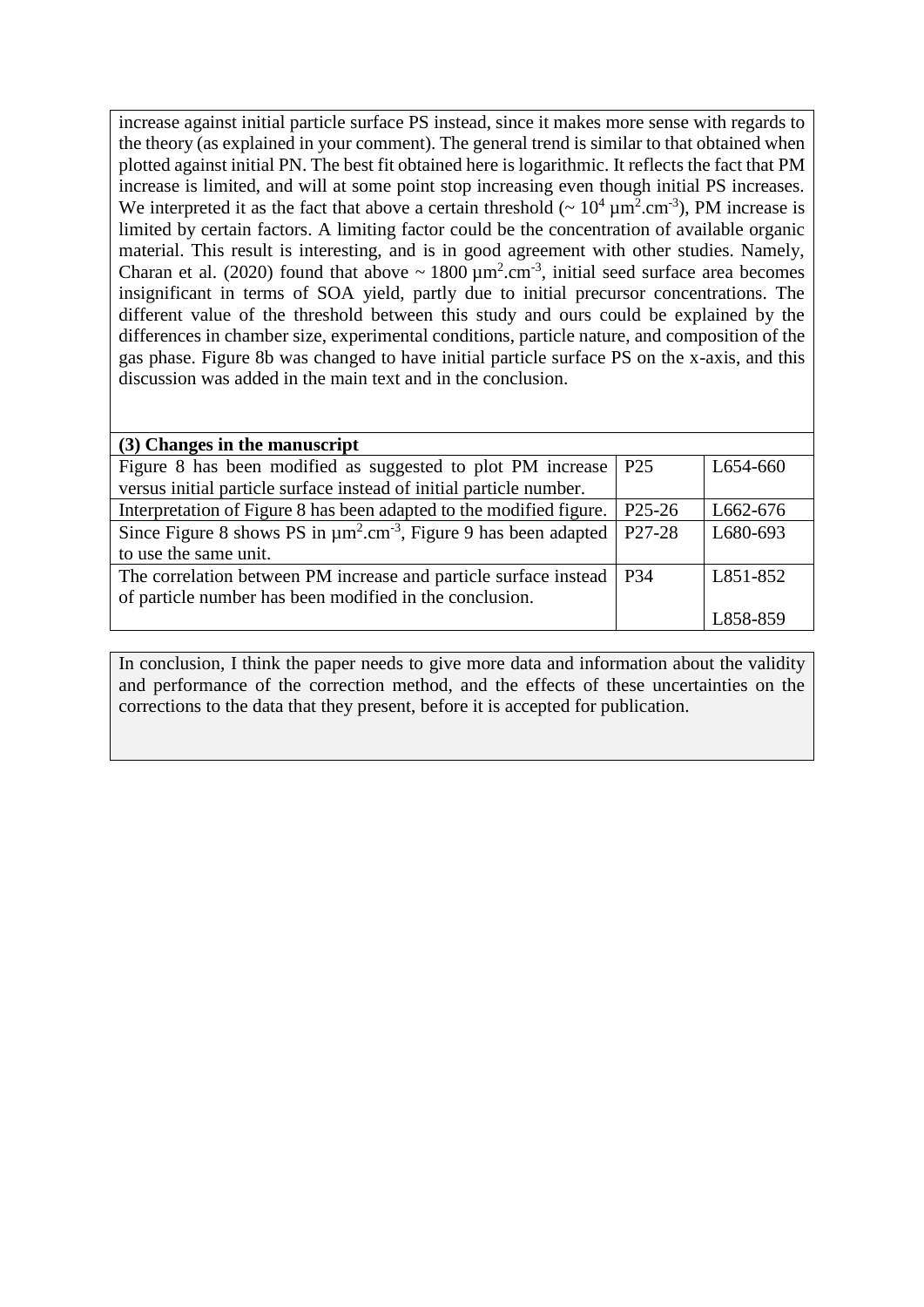#### **Anonymous Referee #2** (https://doi.org/10.5194/amt-2021-43-RC2, 2021)

Dear reviewer,

Thank you for your detailed comments. Your comments are in the grey lines (1). Responses are given below each of them, in the white lines (2). They are followed by the changes which have been made in the manuscript (3).

The authors investigate the emissions of 6 diesel passenger cars from Euro 3 to Euro 6 under 2 different driving cycles. They determine emission factors of particle number, particle mass, black carbon, NMHC and IVOC. They present a method to correct the evolution of particle mass concentration for dilution and wall loss of particles in the chamber. They claim that under dark conditions particle mass concentration (PM) increases over time as a function of initial particle number or particle surface concentration. Below a particle number concentration of (8-9)E4 cm-3 the particle number concentration (PN) increases, while above it decreases.

The experiments and the data analysis are well described. However, there is much speculation regarding the interpretation of the data and a lack of proof of their claims.

#### **(1) Comment from referee**

The authors interpret their observation of a sustained increase of particle mass and number concentrations by condensation and nucleation, respectively. However, to have continuous condensation or nucleation a constant production of condensable or nucleating vapors need to occur. Otherwise, vapors will rapidly condense on particles and on the wall and condensation or nucleation stops. In their small chamber the lifetime of such vapors will be less than ten minutes. Therefore, the claim that PM increases over many hours could be due to condensation of IVOCs is not plausible. The authors may also check if the saturation vapor pressure of IVOCs is low enough to partition to the particle phase at the particle mass concentrations of their experiments.

#### **(2) Author's response**

The partition of IVOCs and SVOCs has been studied to check the potential role of IVOCs in particle evolution. Briefly, the effective saturation concentrations of n-alkanes up to C32 is obtained with the method described in Lu et al. (2018), for VOCs (C>12), IVOCs (C12-C22) and SVOCs (C23-C32). Using Equation (14.43) from Seinfeld and Pandis (2016), the fraction in particle phase is computed, for 2 conditions of initial [PM] typical of significant [PM] increase observed on Figure 9  $(200 \,\mu g.m^{-3})$  and  $2500 \,\mu g.m^{-3})$ . The organic aerosol concentration [OA] is estimated to range roughly between 2 and 80 % of [PM], based on studies giving the ratio [PM]/[OA] or the ratio EC/OC (Kostenidou et al., 2021; May et al., 2014). The wide range is caused by several parameters, such as measurement technique, experimental conditions, driving conditions, vehicle type (motorization and aftertreatment technologies). In this study, the [OA] fraction of [PM] is estimated to be in the range 2-80 %.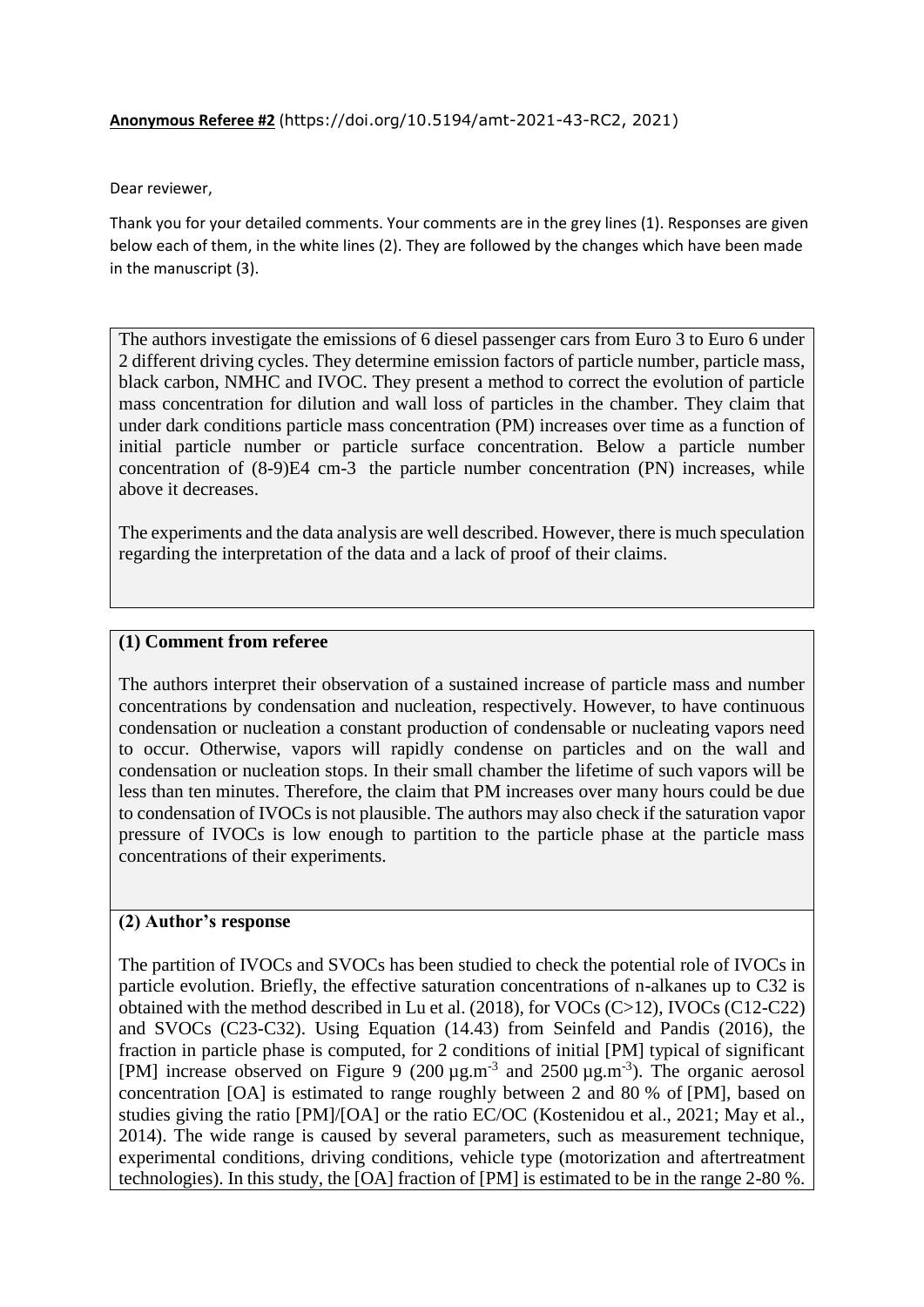This is based on the difference between [PM] and [BC], which indicates that the share of organic aerosol could go up to 69 % for the Euro 3 and Euro 4 vehicles.

For the condition with initial  $[PM] = 200 \mu g.m^{-3}$ , the percentage of n-alkanes IVOCs present in the particle phase ranges from 0.8 % to 13.7 %, for [OA] estimated as 2 % and 80 % of [PM] respectively. The percentage of n-alkanes SVOCs in the particle phase ranges from 85.5 % to 98.7 % respectively. For the estimation with  $[OA] = 69$  % of  $[PM]$ , 12.7 % of n-alkanes IVOCs and 98.5 % of n-alkanes SVOCs are in the particle phase.

For the condition with initial  $[PM] = 2500 \mu g.m^{-3}$ , the percentage of n-alkanes IVOCs present in the particle phase ranges from 6.7 % to 34.0 %, for [OA] estimated as 2 % and 80 % of [PM] respectively. The percentage of n-alkanes SVOCs in the particle phase ranges from 96.5 % to 99.9 % respectively. For the estimation with  $[OA] = 69$  % of  $[PM]$ , 32.7 % of n-alkanes IVOCs and 99.9 % of n-alkanes SVOCs are in the particle phase.

These results indicate that at such high particle concentrations, significant fractions of IVOCs and SVOCs could be present in the particle phase. It indicates that IVOCs can participate in the [PM] evolutions observed on Figure 8 and Figure 9, due to high PM concentrations and presence of IVOCs (Figure 6d) for the Euro 3 and Euro 4 vehicles.

This part was added and discussed in Appendix G.

I agree that the growth over several hours cannot be explained solely by the presence of organic material, which would deposit onto the walls or partition in the particle phase. Other interpretations must be discussed. One of them is the possibility that the walls would play the role of a source of organic material. This hypothesis relies on several studies, which showed that vapor wall deposition was a reversible process (Matsunaga and Ziemann ‡, 2010; Yeh and Ziemann, 2015; Zhang et al., 2015). Walls could therefore play a role of sink as well as a role of source of gas-phase pollutants during chamber experiments (Kaltsonoudis et al., 2019). Zhang et al. (2015) observed evaporation of organics from the walls when the temperature went from 25 to 45 °C. Even though the temperature increase in our experiments is not as high (5 $\degree$ C on average, due to heat created by instrumentation), the role of walls as a source of organic material might be part of the explanation of PM increase. This is only a hypothesis, and it is not likely to explain alone the PM increase. It might still play a role in the observed evolutions by inducing continuous condensation. Some discussion was added in the updated manuscript.

| (3) Changes in the manuscript                                             |          |            |
|---------------------------------------------------------------------------|----------|------------|
| Some discussion regarding IVOC/SVOC partitioning and   P24                |          | L623-625   |
| their role on PM evolution has been added in the text.                    |          |            |
| The discussion regarding the potential role of the walls as a $\vert$ P24 |          | L629-645   |
| source of organics has been added in the text.                            |          |            |
| The discussion on IVOC/SVOC partitioning has been added   P34             |          | L854-856   |
| in the conclusion.                                                        |          |            |
| Appendix G has been added to discuss the partitioning of                  | $P42-43$ | L1173-1206 |
| IVOCs/SVOCs.                                                              |          |            |

# **(1) Comment from referee**

There are also some issues regarding the PN increase and the particle number concentration threshold. This observation depends on the available instrumentation. The smallest particles they can measure is 14 nm. They do not present the particle size distributions of their different experiments and therefore it is not clear in which cases a nucleation mode is formed. This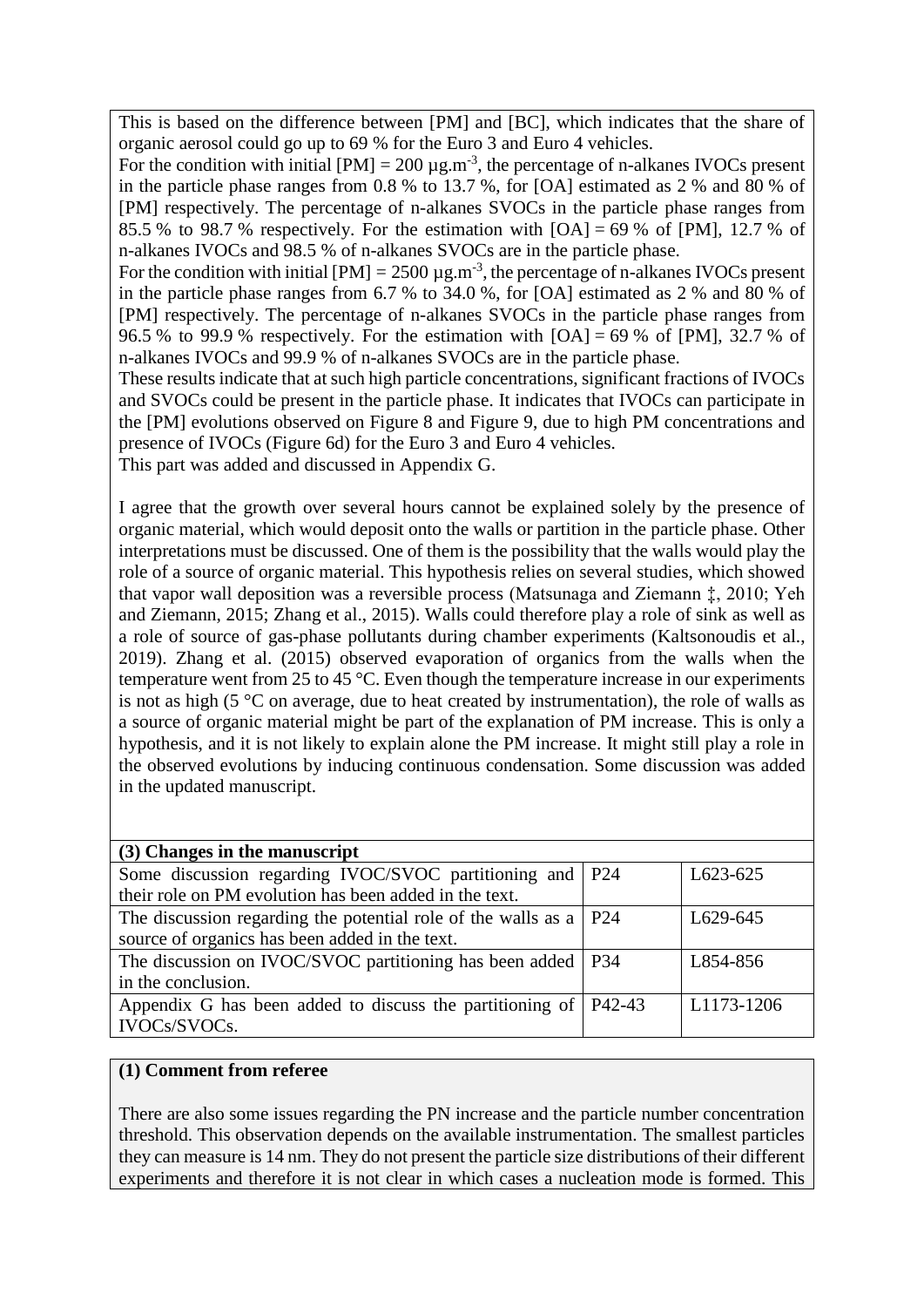would happen very fast during injection and there is not a steady nucleation going on as explained above. If an increase of PN occurs, this happens because of coagulation of nucleation mode particles, which produces particles of larger size that become measurable in their SMPS. This is not an increase of PN but the fact, that they did not measure the particles below 14 nm. Thus, the threshold and the time of increase depend on this measurement parameter. The fact, that a growing nucleation mode influences the PN at larger sizes is not a new finding. One should always be aware of it when analyzing such data.

# **(2) Author's response**

I agree that continuous nucleation is not a possible explanation for continuous PN increase. Coagulation of nucleation mode particles, initially undetected by the SMPS, is a reasonable explanation. Nucleation mode particles are most likely to be present and have significant impacts when initial concentrations are low (below  $[8-9] \times 10^4$  #.cm<sup>-3</sup>). Above that concentration, they might still be present but without observable impacts on PN evolution. Some discussion was added with Figure 10 to discuss the cases for which nucleation mode particles are likely to be present.

Due to this, the interpretation of Figure 11 was thoroughly modified, and the figure was adapted. The PN increase is now clearly presented as an artifact due to the SMPS measurement range. It is not a physical creation of particles, but growth of nucleation mode particles. This enables to discuss the presence of a nucleation mode even though it is not measurable with the current experimental set up. Above the value of  $[8-9] \times 10^4$  #.cm<sup>-3</sup>, coagulation of nucleation mode particles might still occur, but with negligible impacts on PN evolution. Coagulation of the particles in the SMPS range is in those conditions the predominant process explaining the decrease of PN. Therefore, the chamber is well adapted to observation and quantification of the process of coagulation for initial concentrations above this value. As your comment says, the threshold and the time of increase don't represent indicators of physical processes. The time of increase was removed since it has no physical interpretation and has no use for the characterization of the chamber. The threshold value is now described as the value below which nucleation mode particles are likely to have significant effects on particle number evolution. It is also given as the value above which the chamber and experimental set up are suitable for quantification and observation of the coagulation process.

We decided to show these results in the text with the modified Figure 11, because one of the main goals of this paper is also to characterize the chamber. Therefore, detailing the most suitable conditions for the study of a physical process (coagulation) appears to be relevant.

| (3) Changes in the manuscript                                    |          |
|------------------------------------------------------------------|----------|
| The explanation by nucleation has been replaced by growth $ P1 $ | $L28-33$ |
| of nucleation mode particles.                                    |          |
| Some discussion regarding the growth of nucleation mode   P29    | L716-748 |
| particles has been added in the text.                            |          |
| Figure 11 has been modified to address the reviewer's P31        | L750-760 |
| comments, and the time of increase was removed.                  |          |
| The discussion on Figure 11 and PN evolution has been   P31-33   | L761-795 |
| modified to address the reviewer's comments.                     |          |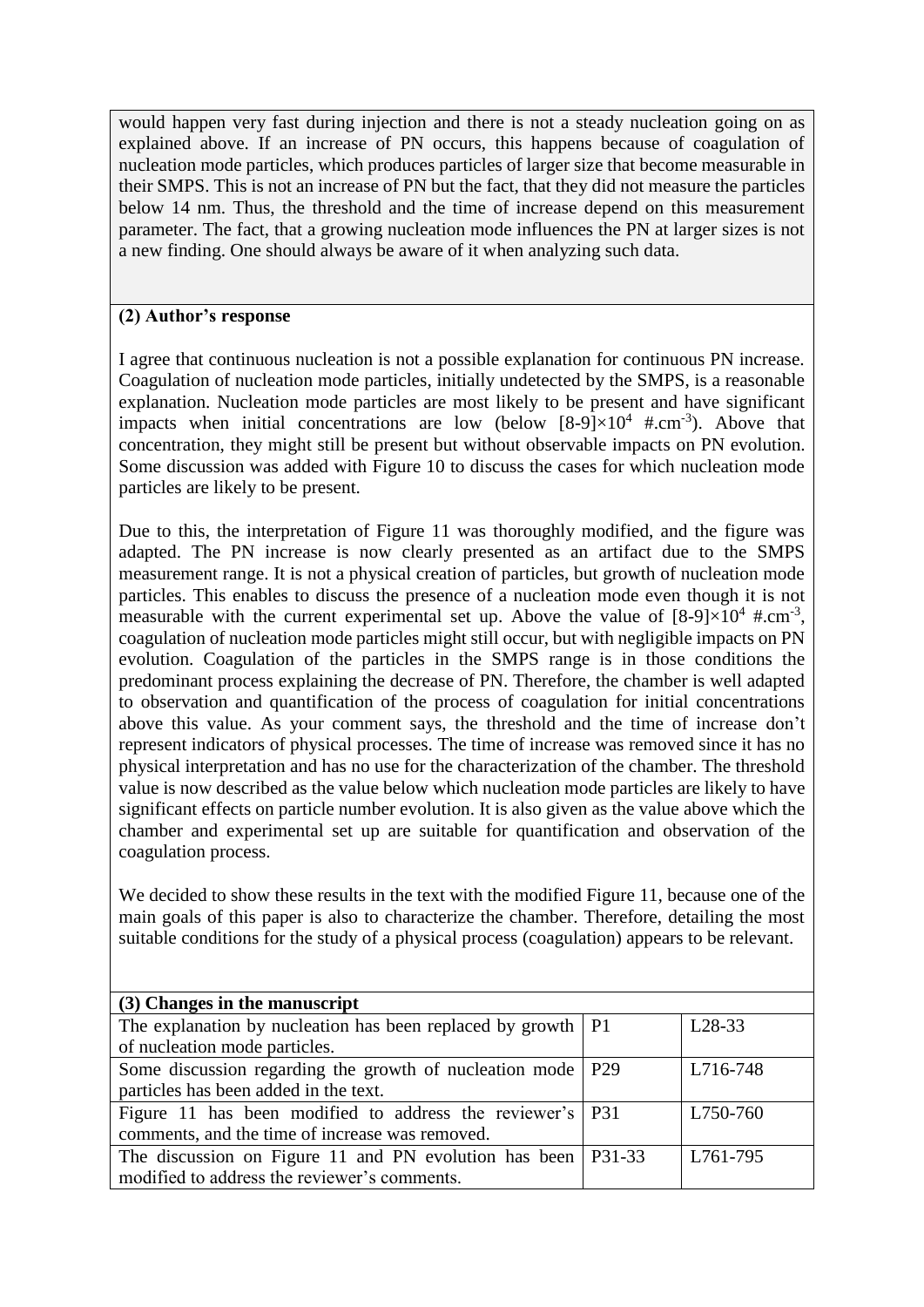|                                                                     | L801-829 |
|---------------------------------------------------------------------|----------|
| The interpretations of PN evolution have been modified in the   P34 | L859-871 |
| conclusion.                                                         |          |

At high PN concentrations when "coagulation prevails" the Figures 11c,d,e show first the expected decrease of PN due to coagulation, which is however after 1-2-h followed by an increase of PN. Do the authors have an explanation for this observation? Are these wall loss corrected PN data? If yes, this would mean the newly developed algorithm could eventually not correctly compensate for the losses.

### **(2) Author's response**

The slight increase in the second half of the evolutions could in part be explained by the growth of nucleation mode particles. As discussed on Figure 10c and d, nucleation mode particles could be present in those conditions (high initial PN). It would be relatively small compared to total PN, and would grow slowly by coagulation and/or condensation. This slow growth could explain the slight PN increase observed after a few hours. Also, as time increases, the correction becomes more important, with higher error bars. Taking the error bars into account makes the increase less significant.

| (3) Changes in the manuscript              |        |          |
|--------------------------------------------|--------|----------|
| The discussion has been added in the text. | $D2^c$ | L795-800 |
|                                            |        |          |

#### **(1) Comment from referee**

The authors need to provide more evidence why PM should grow over hours. Condensable vapors are lost to the walls and it is not plausible how an oversaturation is maintained over hours without production. Thus, the wall-loss correction method could induce such an artifact.

#### **(2) Author's response**

Regarding the possible artifact induced by the correction method, we made some verifications to make sure that the observed PM growth was a real phenomenon. We specifically looked at the cycles with the highest increase rates (3 last points on Figure 8, from Euro 3 MW conditions) and the longest increase durations (points on the upper left corner of Figure 9a, from Euro 3 UC and Euro 4 UC and MW conditions). We performed the verifications using the measured (e.g. uncorrected) PM concentrations. It is presented on Appendix F of the updated manuscript. Briefly, for the "rapid" PM increase experiments, measured data also show high PM increase rates. The increase durations are smaller than for corrected PM. This difference is normal considering the fact that leakage and wall deposition would at some point overtake PM growth even though the latter is still occurring. This corresponds to a slight decrease of uncorrected PM, and an increase of corrected PM. It hereby extends the PM increase duration obtained for corrected concentrations. Moreover, for the "long" PM increase experiments, measured PM concentrations show increase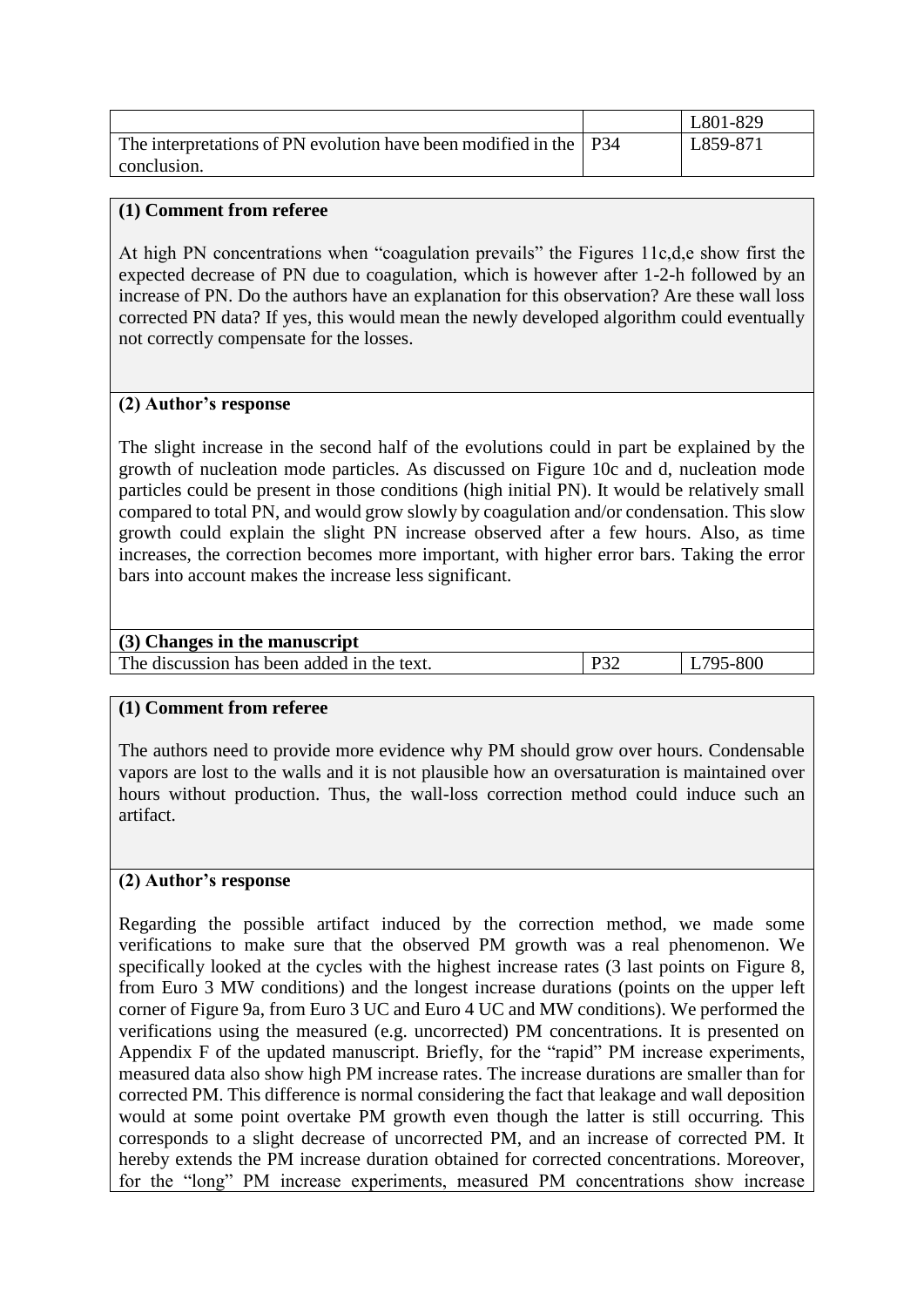durations going up to 355 minutes (Euro 4 MW conditions). The shorter increases are followed by slight PM decreases, with decrease rates smaller than that of BC (by a factor 2.2 on average), until the end of the experiment. This indicates that processes leading to PM increase are present at all times of the experiments. Moreover, for the longer increases, the increase phases are followed by extremely small decreases or constant concentrations. This indicates that PM increasing processes are present during the whole time of the experiment. Overall, the PM increase rates and durations observed for corrected concentrations appear to be due to actual physical processes, and not artifacts induced by the correction method. The figures and discussion have been added in Appendix F of the updated manuscript and in the main text, before Figure 8, to clarify this aspect in section 3.3

More interpretation is needed to explain the observed PM increase. The walls being a source of organic material is not likely to be the main reason. Another possible explanation is the growth of small particles, undetected by the SMPS (as seen for the PN evolutions). This is discussed with the measured PN distribution of 2 cycles with long increases (Euro 3 UC and Euro 4 MW). They show that during the whole experiments, small particles (below 20 nm) are present in significant and almost constant concentrations. They could come from the growth of nucleation mode particles (by coagulation or condensation), undetected by the SMPS before their growth. The reason why the concentration of those particles remains quite steady could be that they increase (by growth of nucleation mode particles) and decrease at the same time (by their own coagulation). This would have the effect of bringing more material inside the detection range of the SMPS, therefore increasing total particle mass during the whole course of the experiments. This explanation would mean that the observed PM increase is partially an artifact (due to SMPS measurement range), and that it might induce an overestimation. Some discussion about this was added in the main text.

Overall, the continuous PM increase observed for the Euro 3 and Euro 4 vehicles can be explained by several complementary phenomena (growth of initially undetected particles, condensation of emitted organics, condensation of organics released by the walls). Three figures and some discussions were added in the updated manuscript (Appendix F, Appendix H, main text) in order to more accurately describe the observed PM evolutions.

| (3) Changes in the manuscript                                |                     |                         |
|--------------------------------------------------------------|---------------------|-------------------------|
| The word "condensation" has been replaced by "PM             | P <sub>1</sub>      | L24                     |
| increase" in several cases.                                  |                     |                         |
|                                                              | P <sub>28</sub>     | L693-694-699            |
| The discussion on the potential artifact induced by the      | P <sub>23</sub> -24 | L619-621                |
| correction method on PM increase has been added in the text. |                     |                         |
| The discussion on PM increase due to growth of nucleation    | P <sub>24</sub>     | L645-651                |
| mode particles has been added in the text.                   |                     |                         |
| The interpretations on PM increase have been modified in the | P <sub>34</sub>     | L849-851                |
| conclusion.                                                  |                     |                         |
| Appendix F has been added to show measured PM evolution,     | P41-42              | L1145-1172              |
| and show that the increase is not an artifact induced by the |                     |                         |
| correction method.                                           |                     |                         |
| Appendix H has been added to discuss the role of growth of   | P44-45              | L <sub>1207</sub> -1223 |
| nucleation mode particles on PM evolution.                   |                     |                         |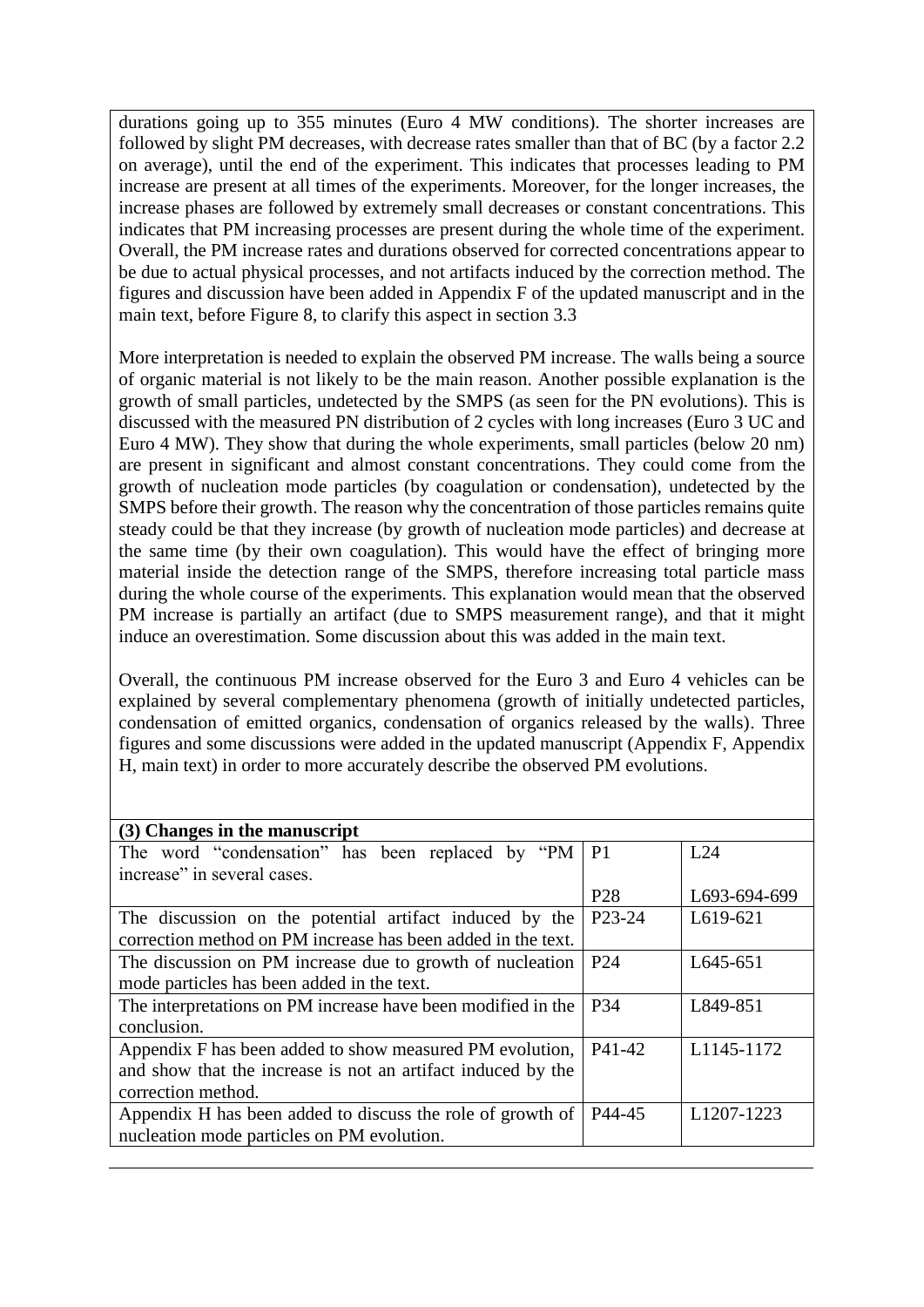Although Figure 5 shows a good correlation between the mean loss coefficients and  $k_{BC}$  it is also obvious, but not mentioned, that there is a large off-set. Why does this occur and how does this affect the PM correction? The authors need to show that the PM growth is a real phenomenon and not an artifact from their correction method.

# **(2) Author's response**

The off-set of Figure 5 represents the fact that for some cycles the average loss coefficient obtained with the optimized value of  $k_e$ , is slightly higher than  $k_{BC}$ . It reflects the fact that small particles have a higher loss coefficient than the larger ones, and that it impacts the average loss coefficient  $\alpha + \beta_{ke}$ <sup>mean</sup>. In spite of that, the optimized value of k<sub>e</sub> that was taken is that for which corrected PM from steps 1 and 2 match the better. Another value of  $k_e$  could have be chosen, in order to have  $\alpha + \beta_{ke}$ <sup>mean</sup> coefficients and k<sub>BC</sub> coefficients as close as possible. Some tests were conducted on 3 experiments to establish the impact of matching the loss coefficients  $\alpha + \beta_{ke}$ <sup>mean</sup> and k<sub>BC</sub> instead of matching the corrected PM from steps 1 and 2. The tests were conducted on the 2 experiments for which the coefficients  $\alpha + \beta_{\text{ke}}$ <sup>mean</sup> and  $k_{BC}$  have the worse match (the 2 gasoline on the lower left corner of Figure 5). It results in a PM difference of less than 10 % on average (8.9 and 9.7 % for each test). A test was also conducted on a cycle with higher loss coefficients (the gasoline experiment with the highest value of  $\alpha + \beta_{\text{ke}}^{\text{mean}}$ ). For this cycle, the impact on corrected PM is 9.8 %. These impacts are not negligible, but don't affect the trends observed in section 3.2. Also, due to the sizedependence of the wall losses, the match of corrected PM from steps 1 and 2 seems to be a better indicator than the match of average loss coefficients  $\alpha + \beta_{ke}^{mean}$  and  $k_{BC}$ . Some discussion about this was added in the main text, below Figure 5.

| (3) Changes in the manuscript               |     |          |
|---------------------------------------------|-----|----------|
| Some discussion has been added in the text. | P18 | L501-503 |

# **(1) Comment from referee**

By calculating corrected PM do they use the average loss rate or the size dependent loss rates?

# **(2) Author's response**

Corrected PM is obtained using the size-dependent loss rate. The "average loss rate"  $\alpha + \beta_{\rm ke}$ <sup>mean</sup> is never actually applied. It is computed using the size-dependent loss coefficients of each diameter range, which are applied to each particle size bin.

| (3) Changes in the manuscript               |  |  |
|---------------------------------------------|--|--|
| A clarification has been added in the text. |  |  |
|                                             |  |  |

# **(1) Comment from referee**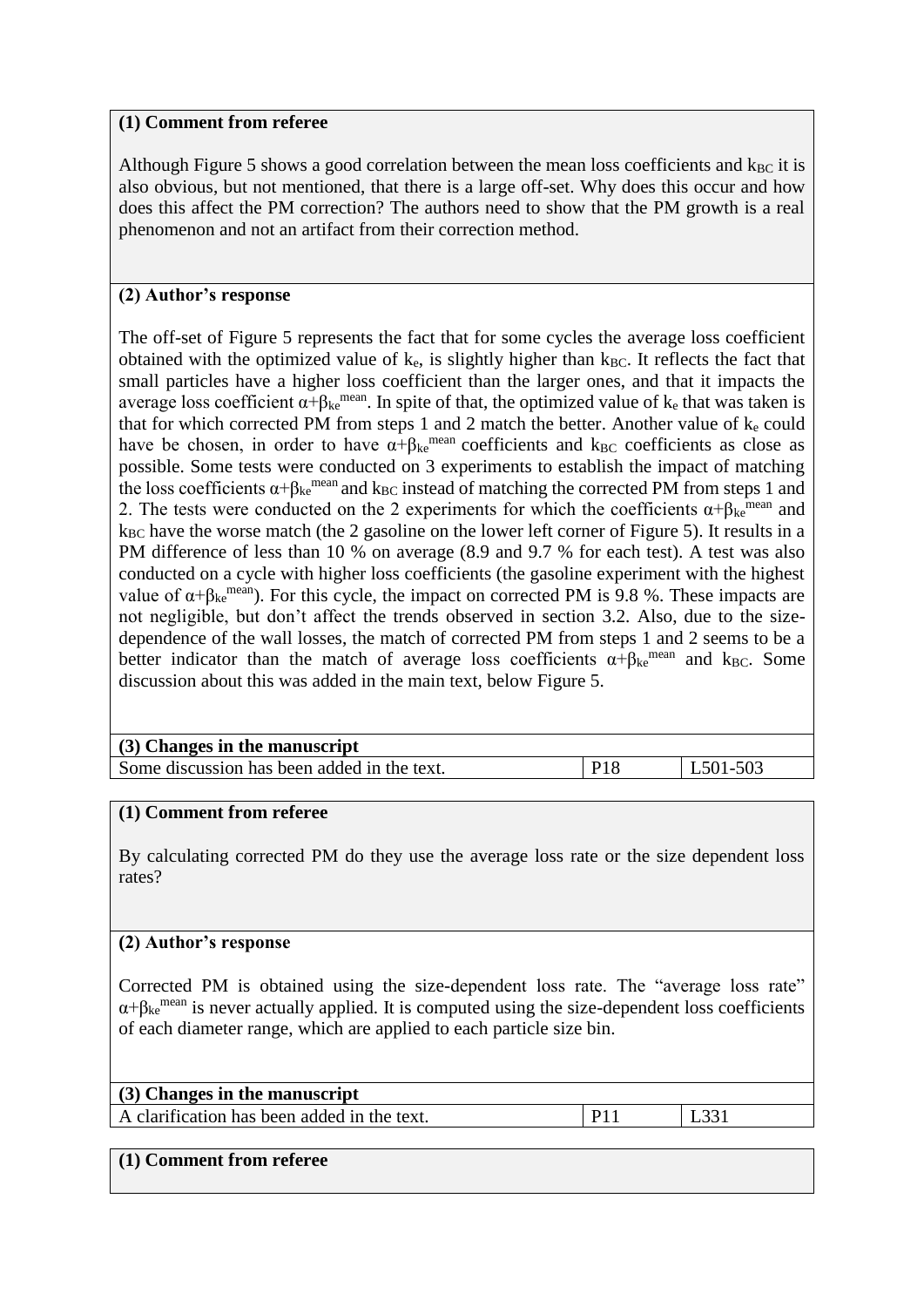Line 27: "Condensation is 4 times faster when the available particle surface if multiplied by 3". How did the authors calculate this? Is this for a certain particle size?

# **(2) Author's response**

This result is obtained using Figure 9a. The group with high initial particle surface has an average initial concentration of  $1.57 \times 10^5 \mu m^2.cm^{-3}$ , with an average time to reach maximum PM of 12 minutes. The other group has an average initial concentration of  $2.40x10^4 \mu m^2.cm^{-3}$ , with an average time to reach maximum PM of 482 minutes. This means that there is a ratio 6.5 between initial surfaces of both groups (instead of 3 as written in the preprint), and a ratio  $\frac{1}{4}$  in the time needed to reach maximum PM. The value was modified, and the explanation of the computation was added in the main text of the updated manuscript.

| $(3)$ Changes in the manuscript                                      |                 |          |
|----------------------------------------------------------------------|-----------------|----------|
| The value has been corrected.                                        |                 | L28      |
| The explanation of the calculation has been added in the text.   P28 |                 | L700-702 |
| The value has been corrected in the conclusion.                      | P <sub>34</sub> | L857-858 |

Overall, I do not see much scientific progress in this paper.

# **Other changes made in the manuscript**

| $(3)$ Changes in the manuscript                   |  |      |  |
|---------------------------------------------------|--|------|--|
| Figure 5 has been modified because decimals   P18 |  | L494 |  |
| were separated by commas instead of points.       |  |      |  |